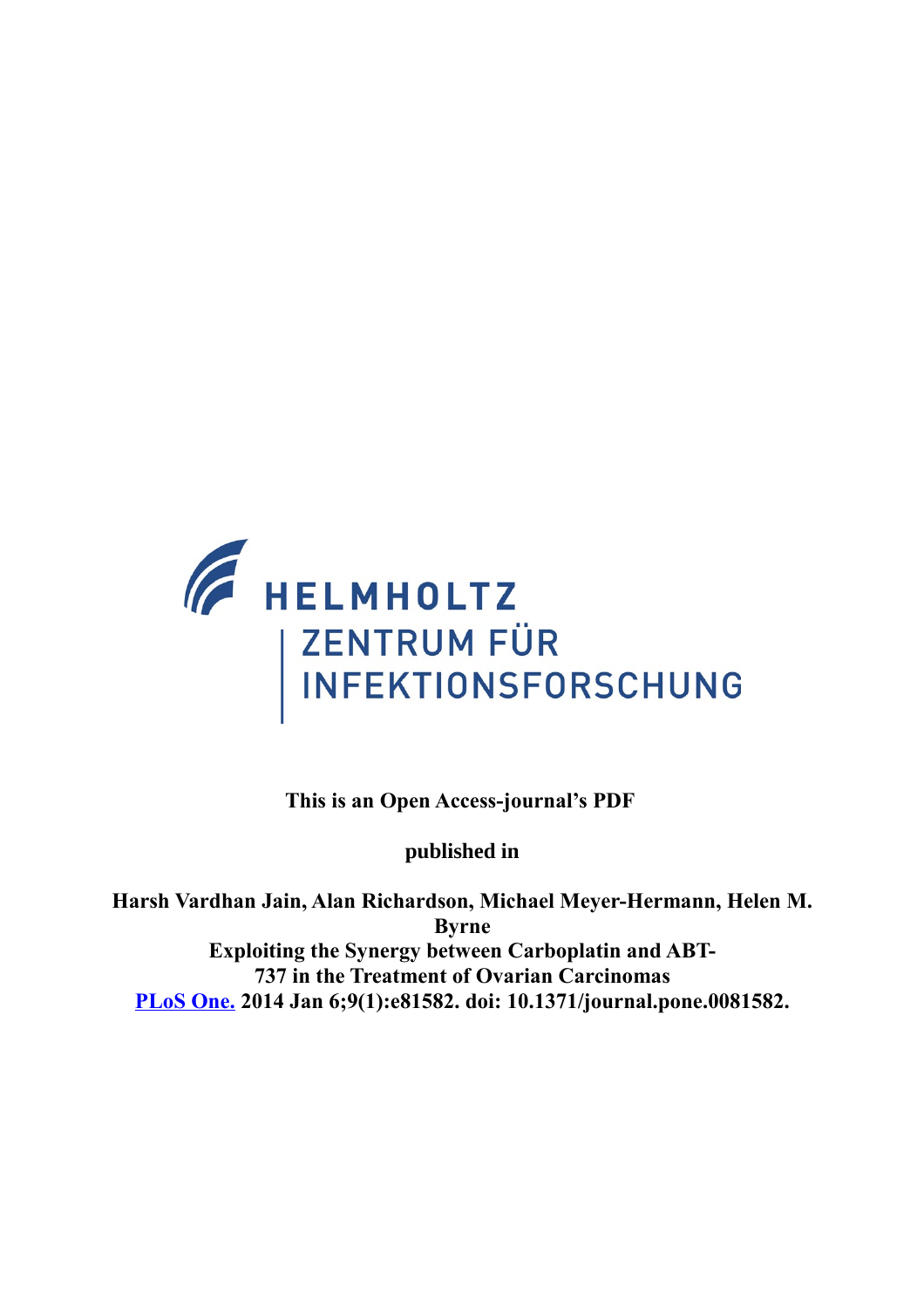# Exploiting the Synergy between Carboplatin and ABT-737 in the Treatment of Ovarian Carcinomas

# Harsh Vardhan Jain<sup>1</sup>\*, Alan Richardson<sup>2</sup>, Michael Meyer-Hermann<sup>3,4</sup>, Helen M. Byrne<sup>5,6</sup>

1 Department of Mathematics, Florida State University, Tallahassee, Florida,United States of America, 2 Institute for Science and Technology in Medicine, Keele University, Stoke-on-Trent, United Kingdom, 3 Department of Systems Immunology, Helmholtz Centre for Infection Research, Braunschweig, Germany, 4 Bio Centre for Life Science, Braunschweig University of Technology, Braunschweig, Germany, 5 Oxford Centre for Collaborative and Applied Mathematics, Mathematical Institute, University of Oxford, Oxford, United Kingdom, 6Department of Computer Science, University of Oxford, Oxford, United Kingdom

# Abstract

Platinum drug-resistance in ovarian cancers mediated by anti-apoptotic proteins such as Bcl-xL is a major factor contributing to the chemotherapeutic resistance of recurrent disease. Consequently, concurrent inhibition of Bcl-xL in combination with chemotherapy may improve treatment outcomes for patients. Here, we develop a mathematical model to investigate the potential of combination therapy with ABT-737, a small molecule inhibitor of Bcl-xL, and carboplatin, a platinum-based drug, on a simulated tumor xenograft. The model is calibrated against in vivo experimental data, wherein xenografts established in mice were treated with ABT-737 and/or carboplatin on a fixed periodic schedule. The validated model is used to predict the minimum drug load that will achieve a predetermined level of tumor growth inhibition, thereby maximizing the synergy between the two drugs. Our simulations suggest that the infusion-duration of each carboplatin dose is a critical parameter, with an 8-hour infusion of carboplatin given weekly combined with a daily bolus dose of ABT-737 predicted to minimize residual disease. The potential of combination therapy to prevent or delay the onset of carboplatin-resistance is also investigated. When resistance is acquired as a result of aberrant DNA-damage repair in cells treated with carboplatin, drug delivery schedules that induce tumor remission with even low doses of combination therapy can be identified. Intrinsic resistance due to pre-existing cohorts of resistant cells precludes tumor regression, but dosing strategies that extend disease-free survival periods can still be identified. These results highlight the potential of our model to accelerate the development of novel therapeutics such as BH3 mimetics.

Citation: Jain HV, Richardson A, Meyer-Hermann M, Byrne HM (2014) Exploiting the Synergy between Carboplatin and ABT-737 in the Treatment of Ovarian Carcinomas. PLoS ONE 9(1): e81582. doi:10.1371/journal.pone.0081582

Editor: Natalia L. Komarova, University of California-Irvine, United States of America

Received August 8, 2013; Accepted October 23, 2013; Published January 6, 2014

Copyright: © 2014 Jain et al. This is an open-access article distributed under the terms of the Creative Commons Attribution License, which permits unrestricted use, distribution, and reproduction in any medium, provided the original author and source are credited.

Funding: Funding came from a National Science Foundation grant DMS 0931642 and Award No. KUK-C1-013-04 made by the King Abdullah University of Science and Technology (KAUST). The funders had no role in study design, data collection and analysis, decision to publish, or preparation of the manuscript.

Competing Interests: The authors have declared that no competing interests exist.

\* E-mail: hjain@fsu.edu

# Introduction

Although ovarian cancer accounts for only 3% of cancers in women, it is the fifth most common cause of cancer death in women in the developed world [1]. Primary treatment for advanced ovarian cancer consists of cytoreductive surgery followed by adjuvant chemotherapy. The chemotherapeutic regimen typically combines a taxane such as paclitaxel with a platinumbased drug such as carboplatin, which causes cell death by inducing DNA damage. While patients initially respond well to therapy, most ultimately relapse, with recurrent disease being associated with progressive resistance to platinum-based therapy [2,3]. Consequently, 5-year survival rates for women with advanced ovarian cancer are only 30–40% [4].

Several factors may contribute to platinum drug-resistance (for a comprehensive review, see [5,6]). Here, we are concerned with the contribution of the anti-apoptotic protein Bcl-xL to drugresistance. Bcl-xL belongs to the Bcl-2 family of intracellular proteins that regulates programmed cell death, or apoptosis [7]. Previous studies have revealed a significant correlation between Bcl-xL expression and carboplatin-resistance [8–10], and increased sensitivity to standard chemotherapeutic agents of ovarian cancer cell lines when Bcl-xL expression is inhibited [11–13]. Therefore, concomitant inhibition of Bcl-xL in combination with adjuvant chemotherapy may improve treatment outcomes for ovarian cancer patients.

In [13], Witham et al. assess the therapeutic potential of treating ovarian cancer that express Bcl-xL with carboplatin and ABT-737, a small-molecule inhibitor of Bcl-xL. Results from in vitro cell proliferation assays revealed synergistic inhibition of cell-growth and more rapid apoptosis when carboplatin was combined with ABT-737, than when it was administered as a single agent. Further, the times at which the two drugs are administered were also shown to be an important determinant of therapy efficacy, with an ABT-737 dose immediately following carboplatin found to yield the greatest extent of cell death. To understand better these experimental findings, we have previously developed a biochemically-motivated model for the growth of in vitro ovarian cancer [14], that was validated against available experimental data. A key prediction of our model is that the experimentally observed synergy between ABT-737 and carboplatin is due to the increased dependence of DNA-damaged cells intracellular Bcl-xL.

Here, we develop a mathematical model of ovarian cancer xenograft growth to test the efficacy of combining ABT-737 and carboplatin for the treatment of ovarian cancers growing in vivo. While models of cancer therapy involving platinum-based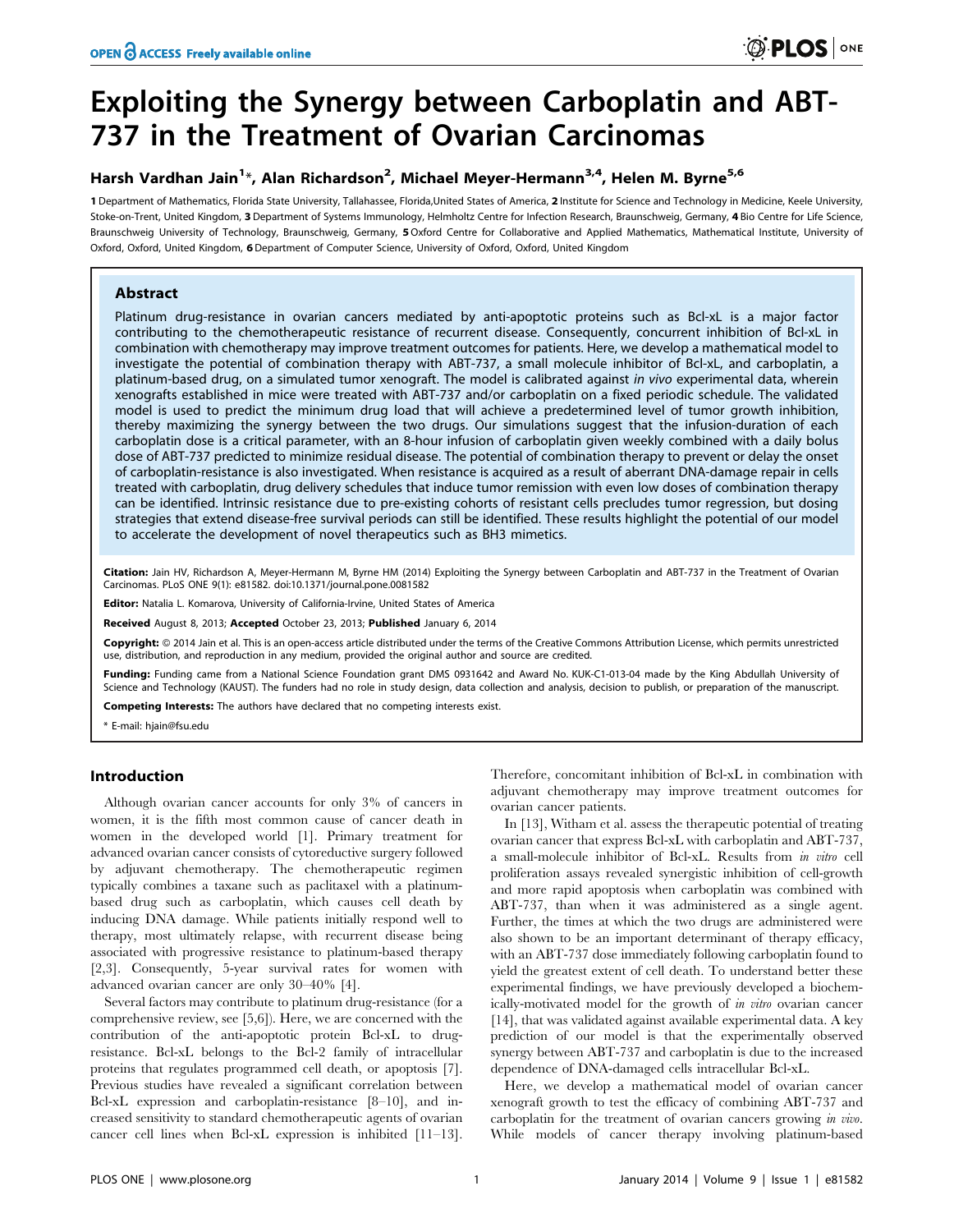compounds [15,16] or drugs targeting the Bcl-2 family [17,18] have been proposed, to the best of our knowledge this is the first attempt to model the effect of a combination of these drugs on tumor growth. We carefully account for the pharmacodynamics of both drugs. Further, since the active processing of administered drugs by the body may have a significant effect on their efficacy and how they interact, we also need to incorporate the pharmacokinetics of carboplatin and ABT-737 in our model. The model is parametrized using experimental data reported in [13], wherein monoclonal ovarian tumor xenografts established in mice were treated with fixed doses of carboplatin and ABT-737 administered periodically and time-courses of tumor growth inhibition recorded. The validated model is then used to identify dosing strategies for the treatment of monoclonal tumors, which either lead to fastest times to minimal residual disease or minimize total drug load to achieve a predetermined level of tumor growth inhibition. The infusion time of carboplatin doses is predicted to be an important determinant of the long-term response of tumors to therapy, this testable prediction underscoring the practical significance of our results.

As mentioned earlier, a major cause of long-term treatment failure in ovarian cancer patients is the emergence of carboplatinresistance. Given its synergistic action with carboplatin, ABT-737 co-therapy has the potential to prevent or delay treatment failure. We investigate this potential in the case when resistance to carboplatin is driven by genetic or epigenetic aberrations. Such aberrations arise in two different ways. In acquired resistance, genetic mutations emerge after the administration of chemotherapy, as a result of a failure in DNA repair in cells treated with carboplatin. Alternatively, in intrinsic resistance, a small population of resistant cells may already be present before the administration of chemotherapy. By distinguishing between these alternative scenarios of drug resistance, our model represents a useful tool with which to design individualized treatment protocols targeted against carboplatin-resistance.

## Results

Our model of ovarian cancer xenograft growth and its response to carboplatin and ABT-737 therapy can be described in mathematical terms by a coupled system of ordinary and partial differential equations (further details are included in the Section S1 in File S1), which govern the temporal dynamics of the following key variables: the numbers of proliferating and arrested cancer cells; the concentrations of carboplatin and ABT-737 in circulatory and cancer tissue/intracellular compartments; and the intracellular concentrations of two members of the Bcl-family (Bcl-xL and Bax). A schematic detailing the response of the cancer cells to therapy is shown in Figure 1A, while Figure 1B depicts intracellular reactions between ABT-737 and Bcl-family proteins.

We calibrate our model by fitting time-course tumor xenograft growth inhibition data taken from [13], wherein ovarian cancer (IGROV-1 cell) xengrafts were established in mice and treatment in the form of 30 mg/kg carboplatin administered weekly, or 100 mg/kg ABT-737 administered daily, or a combination of both, started 19 days post-transplantation. The results of these fits are plotted in Figure 1. Following model calibration, a series of numerical experiments are carried out to identify dosing strategies that exploit the synergy between carboplatin and ABT-737. Since our model formulation is based on experiments that studied the response of monoclonal xenografts to therapy, we start by considering a tumor that comprises a homogenous population of carboplatin-sensitive cells. A major aim of our model is to investigate the potential of co-treatment with ABT-737 to prevent or delay the onset of carboplatin-resistance that is a leading cause of treatment failure. We therefore also simulate the treatment of a tumor that consists of carboplatin-sensitive and -resistant cells. The emergence of resistance under two distinct scenarios is considered: (i) acquired resistance resulting from faulty DNA damage repair; and (ii) intrinsic resistance resulting from a pre-existing population of resistant cells.

Following [13], in all simulations carboplatin is assumed to be administered on a weekly schedule and ABT-737 on a daily schedule. When simulating monoclonal xenograft treatment, the initial number of tumor cells is calculated from the size of tumors at the initiation of therapy. As can be seen from the cell number time-courses in Figure 1D, the weekly administration of carboplatin induces oscillations in tumor size. Therefore, cell numbers averaged over the period of carboplatin administration (7 days) are used to make quantitative comparisons between tumor responses to various treatment strategies (see Figures 2–5). Tumors are assumed to have achieved a steady-state average size if the relative change in average tumor cell numbers between successive weeks is less than 0.001% and time to minimal residual disease  $(T_m)$  is defined as the period for which therapy must be administered so that the average number of cells is less than 1.

#### Optimal Relative Doses for Monoclonal Tumors

We consider the following optimization problem in the treatment of cancers with a combination of two or more drugs – ''What drug doses achieve a predetermined level of cell kill while minimizing patient drug load?''

For illustrative purposes, we use our model to predict the optimal doses of carboplatin and ABT-737 required to achieve a 67% growth inhibition in monoclonal tumors at the end of 4 weeks of therapy (that is, the treatment time reported in [13]). Note that minimizing the drug load is equivalent to minimizing the Combination Index (CI) of the two drugs, defined as  $CI_{67} = (C/C_{67}) + (A/A_{67})$  [19], subject to the constraint that 4 weeks post-therapy, tumor size is 33% of its untreated value. Here,  $C_{67}$  and  $A_{67}$  are the amounts of drugs required to achieve a 67% growth inhibition when administered as single-agents, C is the weekly bolus dose of carboplatin and  $A$  is the daily bolus dose of ABT-737 when these drugs are used in combination. C is varied between 0 and  $C_{67}$ , and the constraint used to generate values of A. This represents an optimization problem for the function  $CI_{67}$ in a single variable  $C$  that assumes values on a closed and bounded interval and, hence,  $CI_{67}$  attains its minimum therein.

A phase diagram of the drug doses required to inhibit tumor growth by 67% after 4 weeks is shown in Figure 2A, with ABT-737 doses plotted along the abscissa and carboplatin doses plotted along the ordinate.  $CI_{67}$  values for various dose combinations are enumerated along the curve. A weekly bolus of 17.8 mg/kg carboplatin combined with a daily bolus dose of 86.5 mg/kg ABT-737 is predicted to minimize the  $CI_{67}$  (dashed lines). We remark that similar curves can be computed for other levels of tumor growth inhibition at the end of a fixed time period, and for other treatment strategies. The tumor cell time-course data corresponding to these optimal doses presented in Figure 2B reveal that the levels of tumor growth inhibition after 4 weeks of treatment with either 86.5 mg/kg ABT-737 administered as a single agent or 17.8 mg/kg carboplatin administered weekly as a single agent are 31.4% and 28.9% respectively. The predicted level of growth inhibition when these doses are combined is 67%.

Simulating treatment for periods longer than 4 weeks with drug doses fixed at the above values further underscores the synergy between the two drugs. Figure 2C shows that if the tumor is allowed to reach its (average) steady state size, the levels of tumor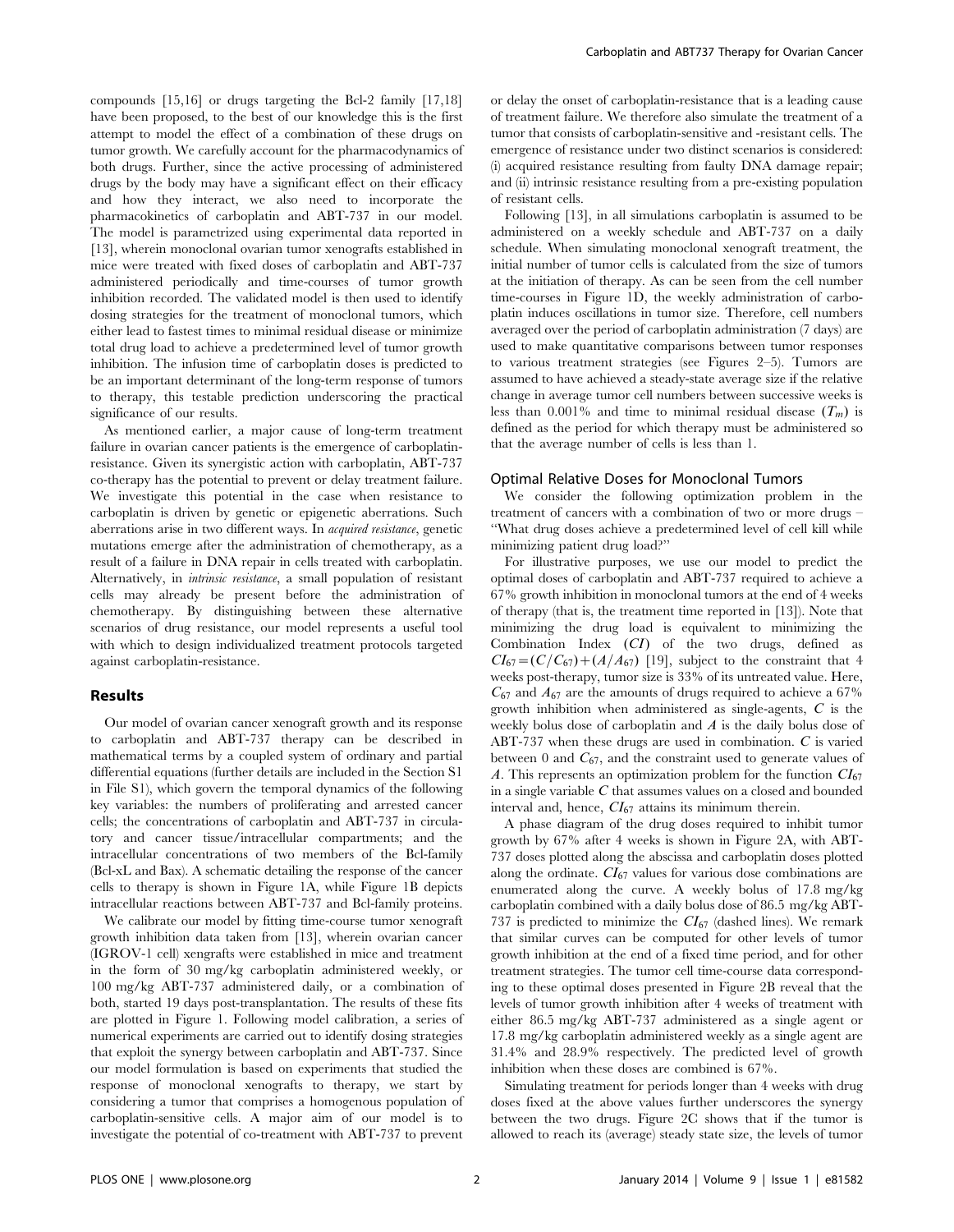

Figure 1. Model schematic and fits to experimental data. A, Model schematic. Ovarian cancer cells,  $N(t)$  proliferate and undergo apoptosis at a rate dependent on intracellular Bax concentration. Administration of carboplatin induces DNA damage, leading to cell cycle arrest. Arrested cells,  $M(t,a)$  subsequently undergo apoptosis at a rate proportional to the amount of DNA damage sustained at the time of arrest and on their intracellular Bax concentration, and may also recover to the proliferating population. The rates at which  $N$  and  $M$  undergo cell death are elevated on application of ABT-737, which leads to increased levels of intracellular Bax. B, Intracellular reaction diagram of the heterodimerization reaction between Bcl-xL (B) and Bax (X) molecules, and the inhibition of Bcl-xL by intracellular ABT-737 ( $A<sub>C</sub>$ ). C, D, Fit to time-course tumor xenograft growth inhibition data taken from [13]. Briefly, ovarian cancer (IGROV-1 cell) xengrafts were established in mice and treatment started 19 days post-transplantation. Levels of tumor growth inhibition were recorded periodically. Experimental data is represented by black squares and red triangles, while solid curves show best fits. Values represent mean and standard deviation (from experimental data). C, Weekly treatment with vehicle (black squares and curve) or daily treatment with 100 mg/kg of ABT-737 (red triangles and curve). D, Weekly treatment with 30 mg/kg carboplatin (black squares and curve) or a combination of carboplatin and ABT-737 (red triangles and curve). doi:10.1371/journal.pone.0081582.g001

growth inhibition decrease to 31.7% and 23.1% when ABT-737 or carboplatin are applied as monotherapy, respectively, whereas combination treatment results in a 79.2% tumor growth inhibition in the long term.

## Optimal Dose Scheduling for Monoclonal Tumors

We next use our model to identify an optimal dose-delivery strategy when monoclonal tumors are treated with a combination of ABT-737 and carboplatin for long times. Following the experimental protocol in [13], the doses of carboplatin and ABT-737 are fixed at 30 mg/kg and 100 mg/kg, respectively. In particular, the dependence of tumor response on two key parameters, the carboplatin infusion time  $T_i$ , and the sensitivity  $\rho_s$  of arrested cells to changes in intracellular Bax, is investigated.

With  $\rho_s$  fixed at its baseline value ( $\rho_s$  = 135), steady-state values of average cell number are calculated as  $T_i$  varies between 0 hours (bolus dose) and 120 hours. Figure 3A reveals that minimal survival of tumor cells is predicted for  $1 \le T_i \le 25$ . If  $T_i < 1$  hour, even though significant levels of long-term tumor growth inhibition can be achieved (see inset), complete remission is not

possible. Additionally, for  $T_i > 25$  hours, the level of growth inhibition decreases rapidly as  $T_i$  increases. In Figure 3B, we show how Tm, the length of time for which treatment must be administered in order to achieve minimal survival of tumor cells varies when  $1 \le T_i \le 25$ . As Ti increases from  $T_i=1,T_m$  decreases, attaining a minimum of 215 days when carboplatin is administered via weekly infusions lasting 8 hours, and then increases for larger values of  $T_i$ .

 $T_m$  depends not only on the carboplatin infusion time  $T_i$ , but also on  $\rho_s$ , the sensitivity of arrested cells to changes in intracellular Bax. For each value of  $\rho_s$  between 0 and 600, the minimum of  $T_m$  is calculated as  $T_i$  is varied between 0 and 120 hours. Figure 3C shows that this minimum decreases rapidly as  $\rho_s$  increases from  $\rho_s = 0$ , plateauing at a value of 215 days for large values of  $\rho_s$ . In all considered cases,  $T_m$  attains its minimum for  $T_i=8$  hours (data not shown).

#### Emergence of Acquired Resistance

We now investigate the potential of ABT-737 co-therapy to prevent or delay the emergence of carboplatin-resistance. Since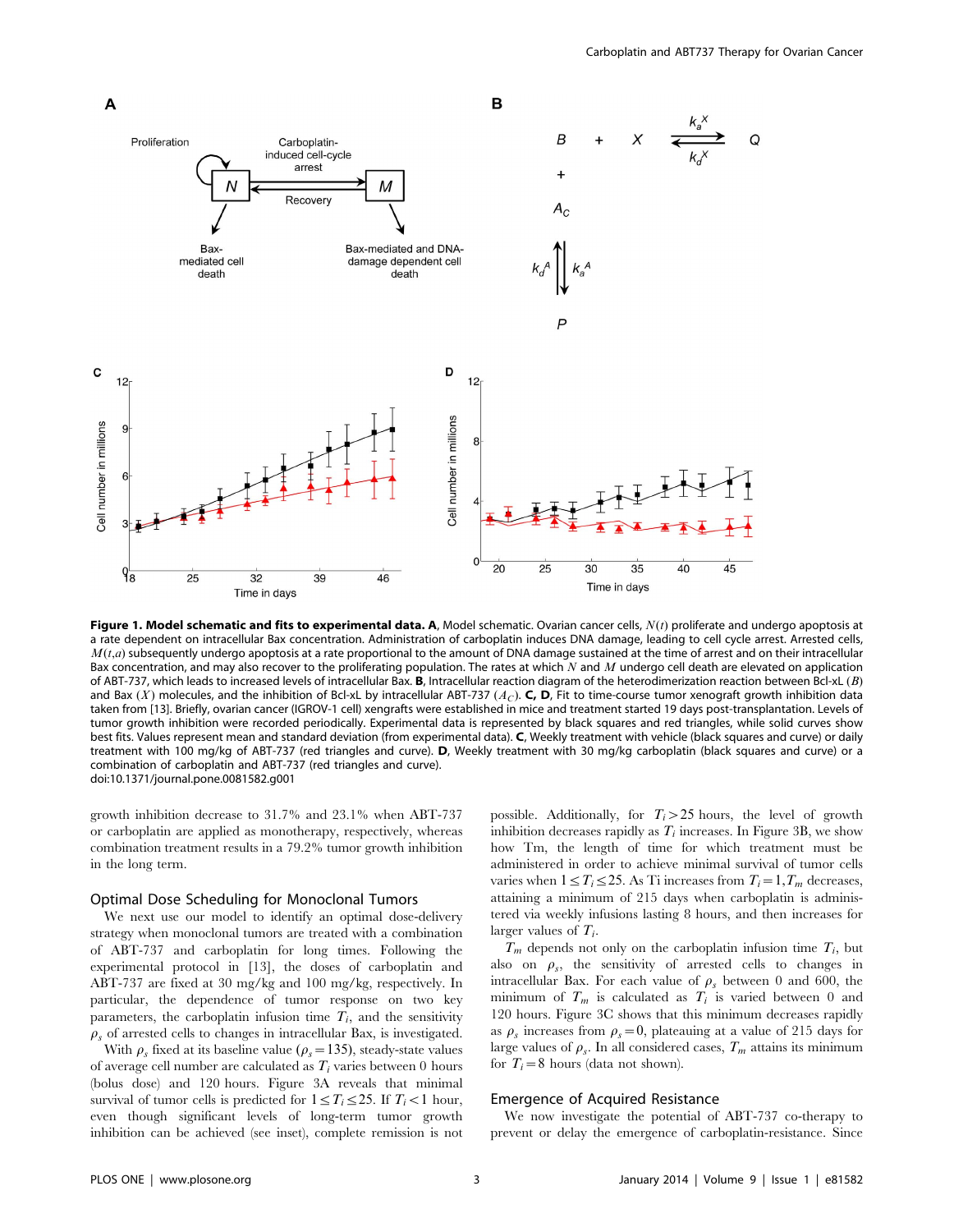



Figure 2. Optimizing carboplatin and ABT-737 doses when given in combination. A, Predicted Combination Index (CI) values computed for a desired tumor growth inhibition level of 67%, for various combinations of carboplatin and ABT-737. Following the experimental protocol in [13], treatment is initiated at 19 days posttransplantation and continued for 4 weeks. Simulations indicate that a combination of 17.8 mg/kg carboplatin given weekly combined with a daily dose of 86.5 mg/kg ABT-737 minimizes the CI and hence maximizes the synergy between the two drugs (dashed lines). **B**, Predicted tumor growth dynamics corresponding to the optimal dose combination found above. Plots show tumor cell numbers averaged over 7 days (the period of carboplatin administration) versus time. C, Predicted time-courses of tumor growth inhibition levels as compared to the control (no treatment) case, corresponding to the optimal dose combination found above.

doi:10.1371/journal.pone.0081582.g002

ovarian cancers are frequently diagnosed at a late stage [20], we simulate the application of therapy to tumors that have already attained their maximal untreated size (carrying capacity). As several carboplatin-sensitive and resistant ovarian cancer cell lines

response to combination therapy. Following the experimental protocol in [13], the administration of a weekly dose of 30 mg/kg carboplatin together with a daily dose of 100 mg/kg ABT-737 is simulated, and simulations allowed to run until tumor cell numbers averaged over 7 days (the period of carboplatin administration) achieve a steady-state. A, Predicted steady states of average tumor cell numbers as a function of carboplatin infusion time  $T_i$ . As  $T_i$  is increased from 0 hours (corresponding to a bolus dose) to 120 hours, the average tumor cell number steady-state decreases rapidly to  $<$  1 (see inset), and then increases, with minimal survival of tumor cells predicted for  $1 \le T_i \le 25$ . **B**, Predicted values of  $T_m$ , the length of time therapy must be administered to achieve minimal residual disease (defined as  $\langle 1 \rangle$  cell remaining) as  $T_i$  is varied between 1 and 25 hours. A minimum value of  $T_m$ =215 days is predicted for weekly carboplatin infusions lasting 8 hours. **C**, Minimum values of  $T_m$  are predicted to decrease to 215 days as  $\rho_{st}$ , the arrested cell sensitivity to intracellular Bax is increased. In all cases, a carboplatin infusion time of 8 hours minimized the cure time.

doi:10.1371/journal.pone.0081582.g003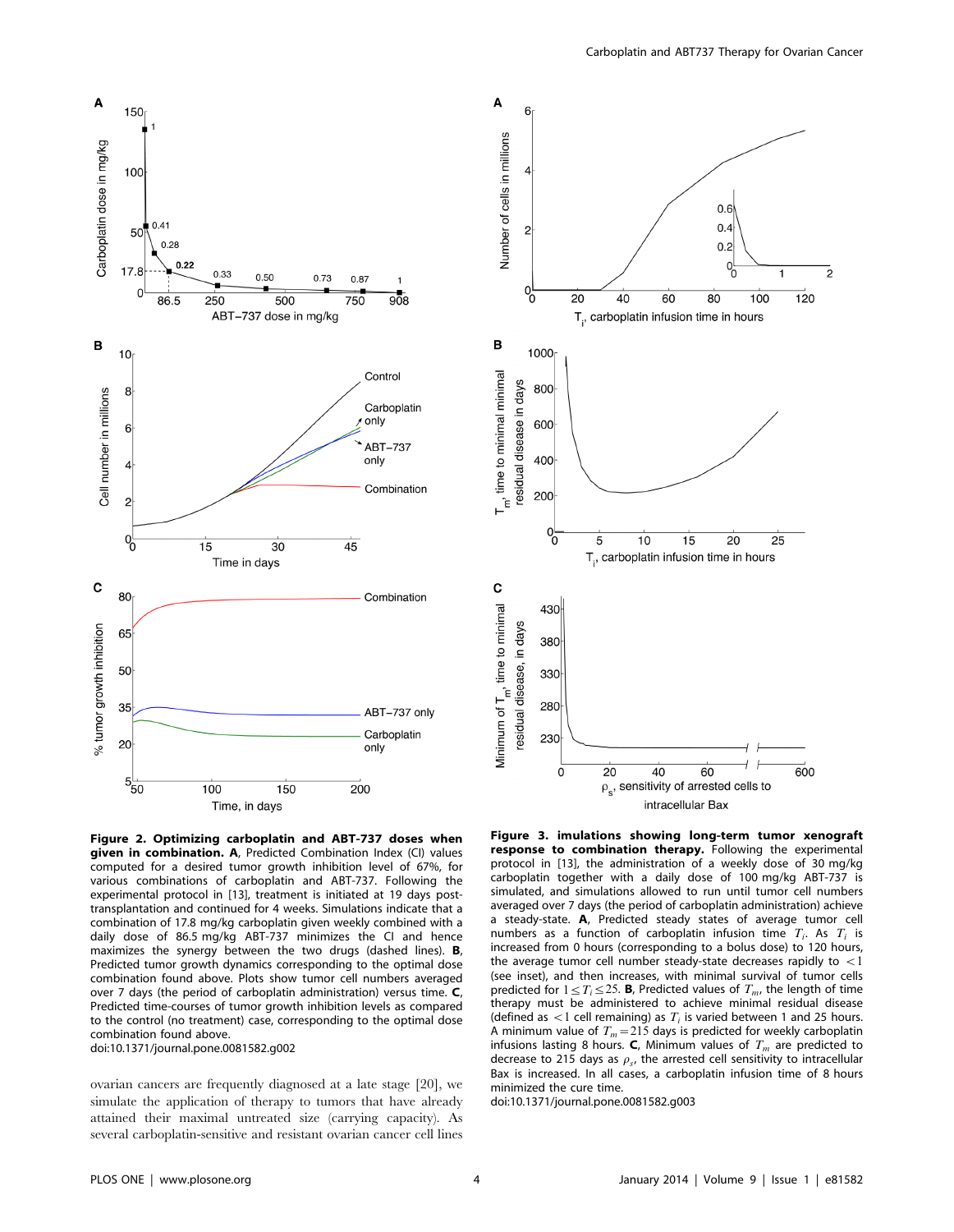

Figure 4. The emergence of acquired resistance to carboplatin therapy. DNA-mismatch repair in arrested cells recovering to the proliferating population is assumed to be the cause of resistance. The treatment of a late-stage tumor is simulated. Plots show 7 day-averages of carboplatin-sensitive (blue curve), carboplatin-resistant (red curve) and total (dashed black curve) tumor cell numbers versus time, as treatment strategy is varied. In all cases, therapy is administered for a period of 1 year. Increasing the weekly bolus dose of carboplatin administered as a single agent from A, 30 mg/kg, B, 300 mg/kg, to C, 800 mg/kg, cannot prevent the emergence of carboplatin-resistance. D, In fact, a weekly dose of 1300 mg/kg carboplatin is required to induce tumor regression. E, A combination of 30 mg/kg carboplatin delivered weekly as a bolus together with 100 mg/kg ABT-737 delivered daily is predicted to prevent the emergence of resistance and lead to tumor growth control at 6.5% of pre-treatment levels. F, The same combination dose, with carboplatin delivered via a 8-hour infusion is predicted to induce tumor regression within 150 days. doi:10.1371/journal.pone.0081582.g004

have been shown to have similar sensitivity to ABT-737 [13], carboplatin-sensitive and -resistant tumor cells are assumed to be equally sensitive to ABT-737 in our model.

We first assume that there is a small probability that cells recovering from a carboplatin-induced state of arrest experience DNA damage, resulting in a resistant phenotype. We assume further that no resistant cells exist at the start of treatment. Figure 4A–D shows predicted average cell number time-courses for a tumor treated with increasing weekly bolus doses of carboplatin only. A weekly dose of 1300 mg/kg is required to affect a cure and prevent the emergence of resistance (Figure 4D). Smaller doses result in transient decreases in tumor size, with the tumor eventually recovering to its untreated size (Figure 4A–C) due to the dominance of resistant cells. In contrast, Figure 4E reveals that a weekly bolus dose of 30 mg/kg carboplatin combined with a daily dose of 100 mg/kg ABT-737 may prevent the onset of carboplatin-resistance and result in tumor-growth control at 6.5% of its untreated level at steady-states. Significantly, the same combination, with carboplatin administered as an 8-hour infusion instead of as a bolus, is predicted to result in tumor remission within 150 days of treatment (Figure 4F).

#### Optimal Dose Scheduling for Monoclonal Tumors

Finally, we consider the response of a tumor which contains a small population of carboplatin-resistant cells at the start of treatment. Figure 5A–C shows predicted average cell number time-courses when the tumor is treated with increasing weekly bolus doses of carboplatin alone. Now, even doses in excess of 1300 mg/kg (Figure 5C) are unable to induce sustained tumor regression. Further, in contrast to the case of acquired resistance, a weekly bolus dose of 30 mg/kg carboplatin combined with a daily dose of 100 mg/kg ABT-737 is unable to prevent the onset of carboplatin-resistance (Figure 5D), with the tumor recovering to 65.2% of its untreated size after a transient decline in cell numbers. Figure 5E shows that administering carboplatin as an 8 hour infusion results in the tumor reaching a much lower minimum at around day 150 of treatment, indicating a possible period of disease-free survival, defined as clinically undetectable disease. However, resistant cells eventually dominate and the tumor escapes from therapy-induced growth control. Increasing the daily ABT-737 dosage to 500 mg/kg in combination with 30 mg/kg carboplatin given as a 8-hour infusion is predicted to increase the disease-free survival time, and lead to a greater level of long-term growth control (Figure 5F).

# **Discussion**

The development of carboplatin-resistance is a major factor hampering the successful treatment of ovarian cancer with standard chemotherapy (carboplatin+paclitaxel). This resistance may be mediated in part by members of the Bcl-2 family that regulate cellular apoptosis. Consequently, it has recently been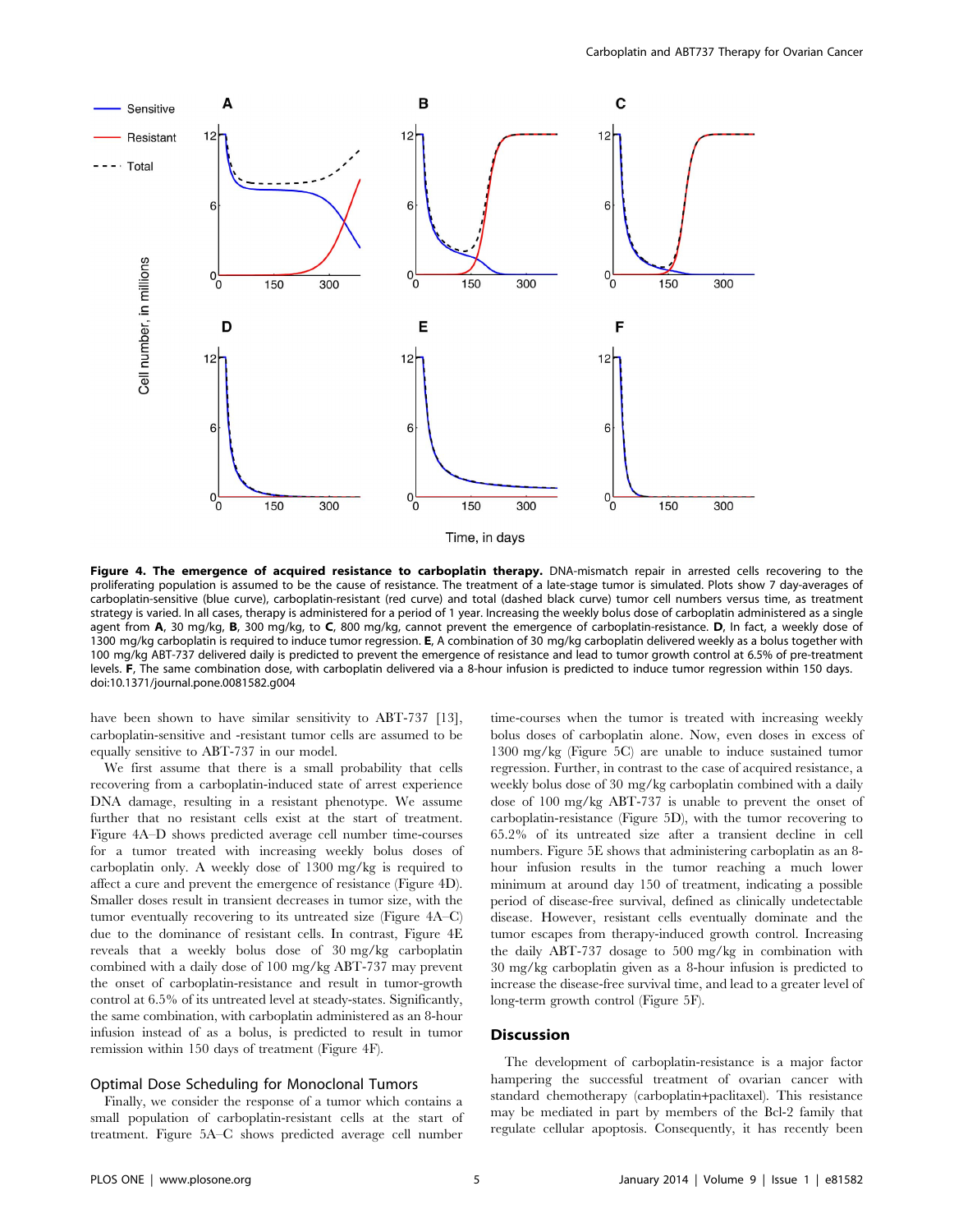

Time, in days

Figure 5. Intrinsic resistance to carboplatin therapy. A small fraction (1 in 60,000) of carboplatin-resistant cells is assumed to be present prior to treatment initiation. The treatment of a late-stage tumor is simulated. Plots show 7 day-averages of carboplatin-sensitive (blue curve), carboplatinresistant (red curve) and total (dashed black curve) tumor cell numbers versus time, as treatment strategy is varied. In all cases, therapy is administered for a period of 1 year. Increasing the weekly bolus dose of carboplatin administered as a single agent from A, 30 mg/kg, B, 600 mg/kg, to C, 1300 mg/kg, cannot prevent the onset of carboplatin-resistance, with overall tumor size returning to pre-treatment levels eventually. D, E, F, In fact, a combination therapy of 30 mg/kg carboplatin delivered weekly as a bolus (D) or via 8-hour infusion (E, F) together ABT-737 delivered daily at a dose of 100 mg/kg (D, E) or 500 mg/kg (F) is also unable to prevent the emergence of resistance. However, combination therapy is predicted to result in partial tumor growth control, with a steady-state tumor size reaching 65.2% of pre-treatment levels for a combination of 30 mg/kg carboplatin and 100 mg/kg ABT-737 (D, E). Increasing ABT-737 dosage to 500 mg/kg is predicted to induce extended periods of disease-free survival, as evidenced by a dip in the total tumor size graph (F). doi:10.1371/journal.pone.0081582.g005

proposed [13] that inhibiting anti-apoptotic proteins such as BclxL may improve the efficacy of carboplatin. A critical challenge in the development of such novel therapeutics is to arrive at treatment strategies that maximally exploit any synergy between the drugs, and to identify patients who might benefit from such a combination.

In this article, we have presented a mathematical model of the growth of an ovarian cancer xenograft and its treatment with carboplatin, and ABT-737, a small molecule inhibitor of Bcl-xL. The main goal of this research was to identify protocols for the treatment of ovarian cancer in vivo that exploit the molecular basis of synergy between the two drugs. To this end, we explicitly incorporated the intracellular regulation of apoptosis by the Bcl-2 family of proteins, and introduced a cell-age structured model to simulate the effect of carboplatin on cell fate. Further, to reflect the in vivo setting, detailed pharmacokinetics of carboplatin and ABT-737 were also included. The model was validated by fitting timecourses of ovarian cancer xenograft growth inhibition reported in [13]. The good agreement between model simulations and experimental data give confidence that the model is able accurately to describe the underlying biology.

We first simulated the treatment of tumors that consist of a monoclonal population of cells. Doses of carboplatin and ABT-737 required for a certain level of tumor growth inhibition were

calculated, which minimize patient drug load and hence maximize the synergy between the two drugs. The method we describe here can in principle be applied to any drug combination and can easily be tailored to account for side effects of the drugs under evaluation, once appropriate data is available to support the model. Using our approach, physicians can estimate the impact of different doses of drugs in combination on the therapeutic response of patients. As combination therapies are increasingly being applied in oncology, models such as the one we present here can lead to significant time and cost savings by minimizing the choices that need to be examined experimentally. Further, such modeling can also be used to arrive at optimal individualized treatment strategies for evaluating combinations of chemotherapeutic drugs in clinical trials.

An equally important application of the model is predicting the long-term response to therapy. An exhaustive search of parameter space revealed a control parameter that is predicted to be a critical determinant of tumor growth dynamics when prolonged administration of carboplatin and ABT-737 co-therapy is simulated. This is the infusion time of the weekly dose of carboplatin. Carboplatin is typically administered as an infusion lasting 15 minutes or more when given in combination with paclitaxel. In fact, it has been proposed that the efficacy of carboplatin is directly linked to its AUC (Area Under the Curve) value, and the Calvert formula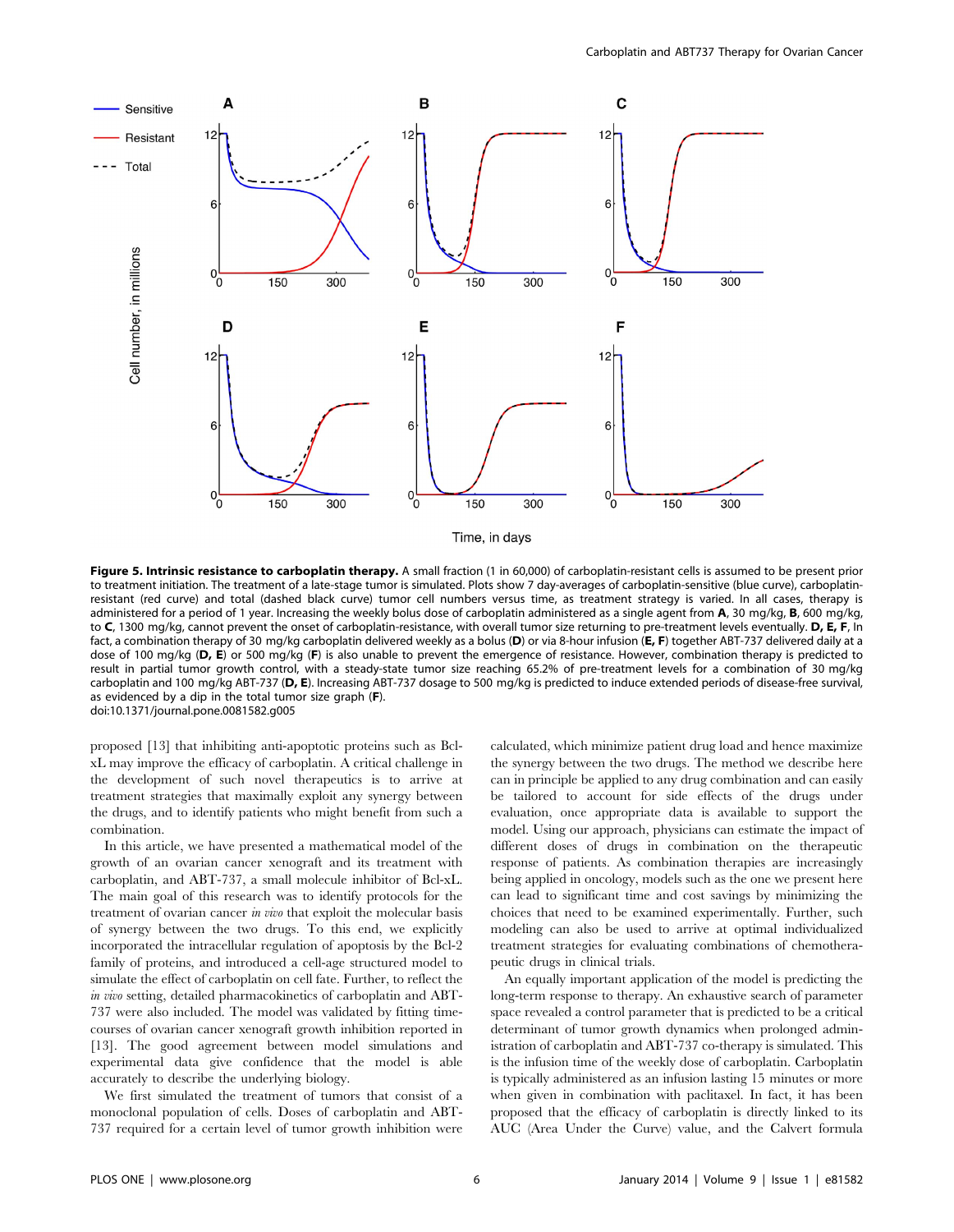currently used to determine its clinical doses makes use of this fact [21]. However, our model simulations suggest that when combined with ABT-737, the efficacy of combination therapy is determined not only by the AUC of carboplatin, but also by the duration of drug infusion. Our simulations predict that weekly carboplatin infusions lasting between 1 and 25 hours combined with daily doses of ABT-737 result in the minimal survival of tumor cells. This is because, when administered as a rapid infusion, the peak tissue concentration of carboplatin is high, and a high level of DNA damage is induced in cancer cells from which they are unlikely to recover, irrespective of changes in intracellular Bcl-xL levels. Consequently, the synergy between the carboplatin and ABT-737 is muted. Equally, slower infusions of carboplatin result in extremely low tissue concentrations of the drug, so that the level of DNA damage induced in cells is minimal, and even with inhibited Bcl-xL levels, arrested cells are likely to recover to the proliferating pool. Note that since ABT-737 was simulated to be administered daily and has a slow clearance rate, its intracellular concentration rapidly achieves a non-zero mean (see Figure S2D). Therefore, changing the infusion time of ABT-737 administration is not predicted to alter our predictions.

Further, numerical simulations were carried out to identify the carboplatin infusion time that results in the fastest time to minimal residual disease. These times were observed to decrease rapidly to a minimum value as the sensitivity of arrested cells to intracellular Bax concentration  $(\rho_s)$  was increased. The parameter  $\rho_s$  is a quantitative measure of the synergy between the carboplatin and ABT-737 and can be important in identifying a subclass of patients who would most benefit from such a combination of drugs. However, ?s cannot be directly measured from experiments. As demonstrated here, we can infer its value by fitting model simulations to tumor xenograft growth inhibition data when both drugs are given in combination.

ABT-737 co-therapy is now being developed to improve the efficacy of carboplatin, and may aid in delaying the onset of chemoresistance in ovarian cancers. We therefore investigated the therapeutic potential of combinations of ABT-737 and carboplatin to treat ovarian cancers in which carboplatin-resistance arises in two distinct scenarios. Genetic mutations leading to resistance may be acquired as a result of faulty DNA damage repair when cells try to recover from carboplatin administration. Carboplatin-resistance may also be an intrinsic property of the cancer, stemming from resistant cells present when treatment starts. A key strength of our approach is the ability to distinguish between these scenarios. For instance, in the case of acquired resistance, model simulations predicted that preventing cells that have undergone carboplatininduced DNA-damage from recovering and returning to the proliferating population precludes the emergence of resistance. However, the amount of carboplatin required to achieve this as a single-agent may be toxic for the host and thus not feasible. In contrast, combination therapy at low doses, with carboplatin administered optimally as described earlier, is sufficient to prevent the onset of resistance. When resistance to carboplatin is intrinsic, tumor remission is no longer feasible, but our model can be applied to identify dosing strategies that extend periods of diseasefree survival. It has been proposed that the development of chemoresistance may result from insufficient exposure of tumor cells to drugs [22], and our simulations further accentuate the dangers of under-treatment.

The model presented in this article has the potential to accelerate the translation from bench-to-bedside of novel therapeutics such as ABT-737, and to reduce the costs associated with drug development. However, the eventual clinical application of our model will require the validation of its predictions with further

experiments. For instance, tumor xenograft growth inhibition experiments with varying doses of carboplatin and ABT-737 alone, and in combination would be extremely helpful in finetuning the functional responses of cancer cells to therapy. Measuring the relative constitutive expression levels of the Bcl-2 family would improve the accuracy of the quantitative description of the ABT-737-targeted intracellular apoptosis pathway. Detailed pharmacokinetic studies of ABT-737, which include the temporal dynamics of its intracellular concentration, would help in a better parameterization of our model. Finally, experimentally validating our model predictions relating to the optimal time of infusion of carboplatin when co-administered with ABT-737 could constitute a significant breakthrough in the treatment of ovarian cancers, and solid tumors in general.

A limitation of our approach is that while we have incorporated carboplatin-resistance by simulating a completely resistant cell line, in practice a human tumor may contains many different populations of cells with varying levels of resistance to carboplatin, and sensitivities to ABT-737. Further, resistance to therapy can arise from multiple mechanisms. Consequently, in future versions of our model we will incorporate a greater diversity of cellular phenotypes. We also plan to include the administration of paclitaxel as a third drug in the combination chemotherapy of ovarian cancers, and replace ABT-737 with ABT-263, its orally available analogue currently under phase I clinical trials for the treatment of a number of solid tumors [23,24].

Finally, the work presented here illustrates how mathematical modeling has the potential to support the preclinical and clinical development of novel cancer therapeutics. There are numerous parameters that affect the outcome of drug evaluation, and it may not be feasible to address all of these experimentally. Quantitative modeling represents a powerful resource to optimize the likelihood of the successful development of targeted therapies.

## Materials and Methods

#### Model Foundation

our model of ovarian cancer xenograft growth and treatment consists of a coupled system of ordinary and partial differential equations (full model equations are listed in section S1 in File S1), which govern the temporal dynamics of the following key variables:  $N(t)$  and  $M(t,a)$ , the numbers of proliferating and arrested cancer cells (in millions) respectively;  $C_{\text{pert}}(t)$ ,  $C_P(t)$  and  $C_T(t)$ , the concentrations in  $\mu M$  of intraperitoneal, plasma and tissue carboplatin respectively;  $A_{\text{pert}}(t)$ ,  $A_{\text{P}}(t)$  and  $A_{\text{C}}(t)$ , the concentrations in nM of intraperitoneal, plasma and intracellular ABT-737 respectively; and  $B(t)$ ,  $X(t)$ ,  $Q(t)$  and  $P(t)$ , the intracellular concentrations in nM of Bcl-xL, Bax, Bcl-xLBax complex and Bcl-xLABT-737 complex respectively. Here, time t is measured in days, and a is a time-like variable, representing the period of time a cell has spent in a growth-arrested state. A schematic detailing the response of the cancer cells to therapy is shown in Figure 1A. In the sections that follow, the principles underlying our model formulation are introduced.

#### Dynamics of Proliferating Cells

Equation A models the growth of proliferating ovarian cancer cells,  $N(t)$ .

Equation A :  
\n
$$
\frac{dN}{dt} = \lambda_N N \left( 1 - \frac{T}{K} \right) - \delta_N(X)N - \alpha_C(C_T)N + M(t, a = a_r).
$$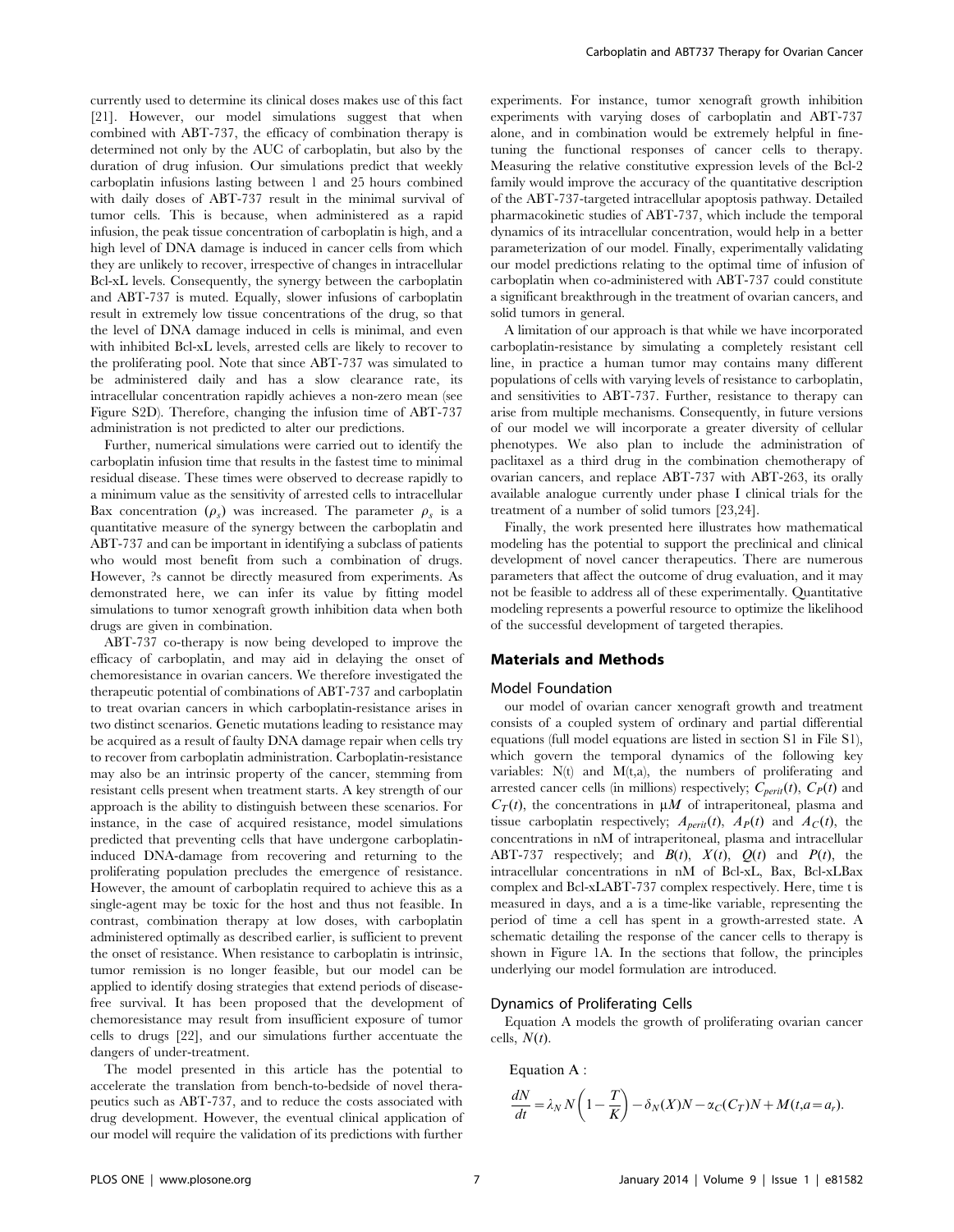The growth rate of untreated tumor xenografts is typically exponential at early times, and plateaus as they become larger [25]. Consequently, we assume that ovarian cancer cells grow logistically in the absence of treatment, with growth rate  $\lambda_N$  and carrying capacity  $K$ . We remark that models of periodic chemotherapy based on the logistic equation have been proposed previously [26–29]. Arrested cells  $(M(t,a))$  are assumed to compete for space with proliferating cells so that  $T(t)$  is the total (proliferating+arrested) number of cancer cells at time  $t$ . The parameters  $\lambda_N$  and K are chosen by fitting time-courses of cell numbers to data from untreated tumor xenografts in [13], as shown in Figure 1C (black curve).

We account for the regulation of cell death by the Bcl-2 family of proteins in the following way. For simplicity, and in the absence of appropriate experimental data, we represent each of the proand anti-apoptotic sub-families of the Bcl-2 family by single variables. Given the specificity of ABT-737 for Bcl-2 and Bcl-xL, and its similar binding affinity for both these molecules [30], we represent the anti-apoptotic members of the Bcl-2 family by BclxL. Further, Bax is taken to represent the pro-apoptotic proteins since it is the members of the Bax-like subfamily which controls the release of cytochrome c from the mitochondria that leads to caspase activation, that is followed by cell death [7]. The rate of cell death  $\delta_N(X)$  is consequently assumed to be an increasing function of free intracellular Bax  $(X(t))$ .

Pharmacologic therapy is applied periodically in the form of ABT-737 or carboplatin, alone or in combination. ABT-737 increases the rate of cell death  $\delta_N$ , while carboplatin induces DNA damage and subsequent cell arrest at a rate  $\alpha_C(C_T)$ , which depends on tissue carboplatin concentration  $C_T(t)$ . The final term in Equation A represents the rate at which arrested cells recover and return to the proliferating pool.

We now describe the effect on the growing tumor of the application of carboplatin and ABT-737.

Effect of ABT-737 on Proliferating Cells. Upon application, ABT-737 enters the proliferating tumor cells where it binds to, and occupies Bcl-xL (see Figure 1B). This results in a build-up of free Bax that was previously sequestered in the form of BclxLBax heterodimers, thereby increasing the rate of cell death. Parameters relating to the death rate  $\delta_N$  of proliferating cells are chosen by fitting time-courses of estimated cell numbers to tumor xenograft growth inhibition data taken from [13], wherein IGROV-1 xenografts established in mice were treated daily with a fixed dose of ABT-737 administered intraperitoneally for 4 weeks. The best fit is shown in Figure 1C (red curve). The reaction diagram in Figure 1B representing ABT-737 pharmacodynamics is translated into a system of ordinary differential equations using the principle of mass balance.

Effect of Carboplatin on Proliferating Cells. The cytotoxicity of carboplatin is primarily due to damage induced by the formation of intra- and interstrand adducts at the nucleophilic N7 sites in the DNA. This damage stimulates the activation of downstream pathways that lead to cell cycle arrest, followed by either survival if the DNA damage is repairable, or apoptosis [6]. Consequently, upon drug application, proliferating cells are assumed to undergo cell cycle arrest at a rate  $\alpha_C$  that is assumed to be an increasing and saturating function of the tissue carboplatin concentration,  $C_T(t)$ , so that as the drug dose (and correspondingly the level of DNA damage) increases, the rate of cell cycle arrest also increases up to a maximum level.

#### An Age-structured Model of Arrested Cell Dynamics

The arrested cells are removed to a separate compartment, where they either undergo apoptosis or recover and return to the proliferating population (a schematic is shown in Figure 1A). In [13], the initiation of apoptosis was routinely observed in cells 12– 16 hours post carboplatin administration. Consequently, arrested cell dynamics are described by the following partial differential equation derived by applying the general McKendrick equation that is widely used to model age-structured populations [31].

Equation A : 
$$
\frac{\partial M}{\partial t} + \frac{\partial M}{\partial a} = -\delta_M (C_T(t-a,X(t),a)M).
$$

Here the rate of arrested cell death  $\delta_M$  is taken to be a function of the time a for which the cells have been arrested. Cell cytotoxicity has been found to correlate linearly with the amount of platinum bound to the DNA, and hence the extent of DNA damage [6]. Accordingly, the rate of arrested cell death is taken to be linearly proportional to  $C_T(t-a)$ , the amount of tissue carboplatin at the time of cell-cycle arrest. Next, as in the case of proliferating cells, when ABT-737 is co-administered with carboplatin, it is taken up by the arrested cells where it binds to, and occupies Bcl-xL (see Figure 1B), causing a build-up of free Bax,  $X(t)$ . Further, in [14] the observed synergy between carboplatin and ABT-737 was shown to be due to an increased dependence of DNA-damaged cells on Bcl-xL for survival. Accordingly, the rate of arrested cell death  $\delta_M$  is taken also to be proportional (with constant of proportionality  $\rho_s$ ) to  $X(t)$ .  $\rho_s$  is an important parameter in our model: it represents the sensitivity of the arrested cells to changes in Bax, and hence provides a quantitative measure of the degree of synergy between carboplatin and ABT-737. Equation B is solved subject to the boundary condition:

$$
M(t,0) = \alpha_C(C_T)N,
$$

which represents the rate of cell arrest (see Equation A). Finally, the length of time for which a cell can remain in an arrested state is limited. We therefore assume that cells that have not undergone apoptosis after a characteristic time  $a_r = 48$  hours recover and return to the proliferating population, this return being instantaneous so that  $M(t,a) = 0$  for  $a > a_r$ . Additionally, the number of arrested cells at time t is given by  $\int_{t-ar}^{t} M(t,a)da$ .

Parameters relating to the rate at which proliferating cells become growth arrested  $\alpha_C$  and the rate at which arrested cells die  $\delta_M$  are chosen by fitting time-courses of estimated numbers of cells to tumor xenograft growth inhibition data taken from [13], wherein IGROV-1 xenografts established in mice were treated weekly with a fixed dose of carboplatin administered intravenously for 4 weeks as a single agent, or in combination with a fixed daily dose of ABT-737. The best fits are shown in Figure 1D.

The functional forms used in our model for the response of proliferating and arrested cells to carboplatin and ABT-737 also account for their pharmacokinetics, which are described below.

# Carboplatin Pharmacokinetics

Carboplatin was administered intraperitoneally on a weekly schedule in [13] and its pharmacokinetics are assumed to be governed by the following 3-comparment model. Experimental evidence suggests that small molecular weight drugs (molecular weight of carboplatin = 371.2 Da [32]) delivered intraperitoneally are readily absorbed through the peritoneal vasculature to enter systemic circulation [33,34]. Consequently, the peritoneal cavity is taken to be the first compartment. Since the time-activity curve of carboplatin in the blood plasma of mice has been shown to be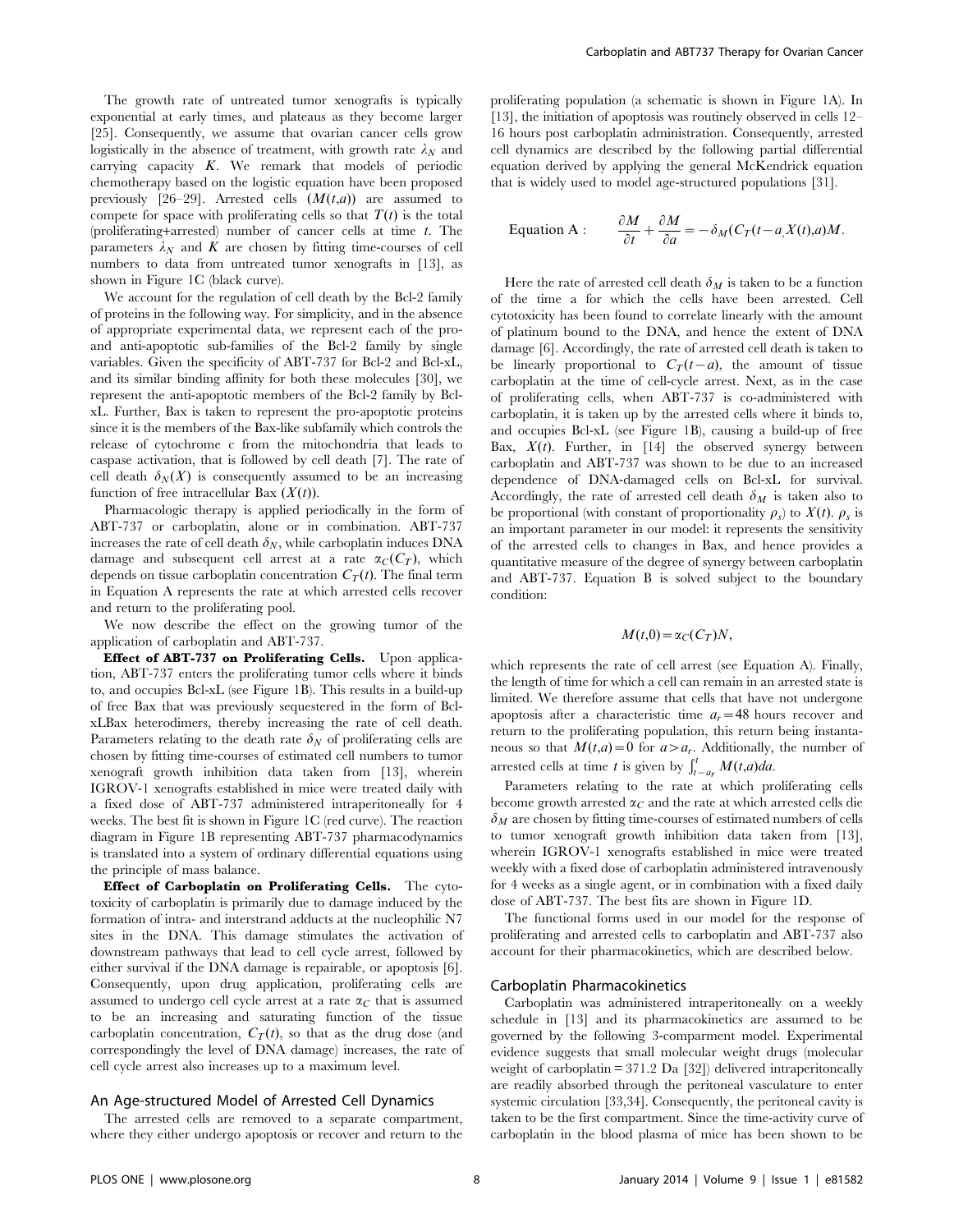biphasic [32], the circulatory system together with highly vascularized and well-perfused organs are taken to be the second or central compartment, and the peripheral organs and tissues with relatively poor vascular perfusion account for the third compartment. As tumor vasculature is characterized by its poor functional quality, and is highly disorganized [35], we assume that the tumor resides in the peripheral pharmacokinetic compartment of carboplatin. Details regarding carboplatin pharmacokinetics and pharmacodynamics are provided in section S3 in File S1 and Figure S2. Related parameter values are provided in Table S3.

We investigate the effect on tumor response of administering the same dose of carboplatin as either a rapid infusion or bolus, or a continuous infusion lasting several hours, when given in combination with ABT-737. In fact, the time of infusion  $(T_i)$  of each dose of carboplatin is predicted to be a critical parameter in determining the therapeutic efficacy of combination therapy.

#### ABT-737 Pharmacokinetics

ABT-737 was administered intraperitoneally on a daily schedule in [13] and its pharmacokinetics are assumed to be governed by the following 3-comparment model. Since ABT-737 is a low molecular weight drug (molecular weight = 813.4 Da [24]), as in the case of carboplatin, the peritoneal cavity is taken as the first compartment, and the systemic circulation as the central (and second) compartment. In our model, we explicitly account for the regulation of cell death by the Bcl-2 family of proteins. Therefore, a third intracellular compartment, into which the drug permeates from the systemic circulation, is included. Details regarding ABT-737 pharmacokinetics and the intracellular regulation of cell death are provided in section S2 in File S1 and Figure S1. Related parameter values are provided in Tables S1 and S2.

We remark that given that the circulation half-life of ABT-737 is several hours (see File S1), administering it daily ensures that carboplatin-arrested cells are exposed to it, irrespective of the time of cell arrest.

The emergence of carboplatin-resistance. When considering the emergence of resistance to carboplatin, the proliferating cell population is subdivided into two classes - carboplatin-sensitive and carboplatin-resistant. Following [13] where ovarian cancer cell lines with different sensitivities to carboplatin were observed to be comparably responsive to ABT-737, both carboplatin-sensitive and resistant cells are assumed to be equally sensitive to ABT-737.

#### Model Parametrization and Simulation

Details of parameter estimation described in this section, and a list of parameter values can be found in section S5 in File S1 and Table S4. All model simulations are carried out in Matlab, a technical computing language, the numerical methods being described in Section S4 of the supplemental File S1. Figure S3 shows typical model simulations. A sensitivity analysis on the estimated parameter values can be found in Figure S4 and section S5 of the supplemental File S1.

# Supporting Information

Figure S1 ABT-737 pharmacokinetics in a mouse. A, ABT-737 is periodically administered intraperitoneally (i.p.), into the peritoneal cavity from where it enters the systemic circulation. From here, ABT-737 enters the intracellular compartment, and is also cleared from the body. Figures showing B, intraperitoneal, C, plasma and D, intracellular ABT-737 concentration time-courses when 100 mg/kg of the drug is administered daily starting on day 5. E, Resultant intracellular Bcl-xL (black curve) and Bax (red curve) concentration time-courses. (TIF)

Figure S2 Carboplatin pharmacokinetics in a mouse. A, Carboplatin is periodically administered intraperitoneally (i.p.), into the peritoneal cavity from where it enters the systemic circulation. From here, carboplatin is distributed to peripheral organs and tissues with poor vascular perfusion, and is also cleared from the body. Figures showing plasma (black curve) and peripheral tissue (red curve) carboplatin concentration timecourses corresponding to a dose of 30 mg/kg, given B, as a bolus, or C, as a continuous infusion lasting 12 hours. (TIF)

Figure S3 Tumor xenograft response to 30 mg/kg of carboplatin-only therapy. Carboplatin administration as a bolus dose every 7 days, starting on day 19 (black arrow) is simulated. Figure shows total cell number (red curve) and total cell number averaged over the period of therapy administration (black curve) versus time.



Figure S4 Parameter sensitivity analysis. A–E, Model sensitivity to key parameters. Variation of the parameters from their baseline values is plotted on the x-axis. The % change in the Euclidean norm of the error over its value from performing fits of the model to experimental data (see Figures 1B,C in main manuscript) is plotted on the y-axis. F, Predicted average total (black curve), proliferating (red curve) and growth arrested (blue curve) tumor cell numbers at the end of 4 weeks of treatment of a tumor xenograft with 30 mg/kg carboplatin administered weekly, as the time of infusion of each dose is varied.

(TIF)

File S1 Supplementary Information. Section S1: Model Equations. Section S2: ABT-737 Pharmacokinetics and the Intracellular Regulation of Cell Death. Section S3: Carboplatin Pharmacokinetics. Section S4: Simulation Methodology. Section S5: Parameter Estimation for Monoclonal Tumor Xenograft Growth Treatment. (PDF)

Table S1 List of parameter values relating to ABT-737 pharmacokinetics and pharmacodynamics. (PDF)

Table S2 List of non-dimensional parameter values relating to ABT-737 pharmacokinetics and pharmacodynamics.

(PDF)

Table S3 List of parameter values relating to carboplatin pharmacokinetics.

(PDF)

Table S4 List of parameter values relating to xenograft growth and treatment. (PDF)

#### Acknowledgments

The authors thank Dr. Marisa Eisenberg and Dr. Paul Hurtado for many helpful discussions.

# Author Contributions

Conceived and designed the experiments: HVJ AR MM HMB. Performed the experiments: AR. Analyzed the data: HVJ MM HMB. Wrote the paper: HVJ AR MM HMB.